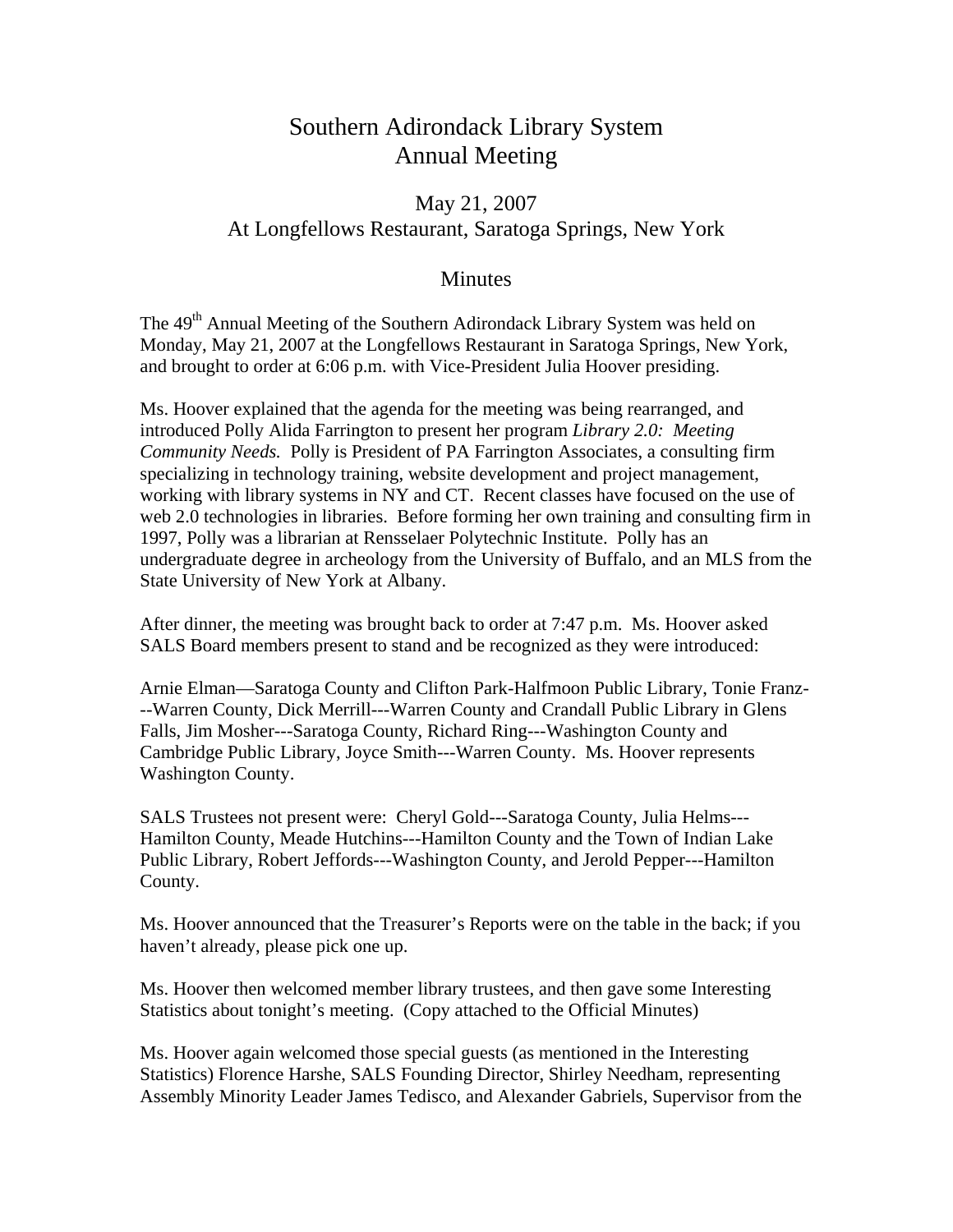|--|--|--|

Town of Bolton, Warren County. Mr. Gabriels mother was on SALS Board several years ago. Mr. Gabriels addressed the group, complimenting everyone on what they are doing for the public, and encouraging them to continue.

SALS Staff present were introduced and recognized:

Elaine Baker---Assistant Director & Outreach Nancy Bowen---Secretary/Receptionist Sara Dallas---Director Laura Dolan---JA/Applications Analyst Jennifer Ferriss---Bibliographic Database Specialist Mary Hanley---JA/Systems Services Specialist Michele Largeteau---JA Project Manager Jill Martz---Administrative Assistant/Financial Officer Chris Mundell---JA/Systems Administrator Diane Robinson---JA/Computer Systems Manager Jason Thomson---JA/Web Specialist

Ms. Hoover recognized SALS Board Members for service:

**Julia Helms**---5 years---Hamilton County representative (1 term). **Robert Jeffords**---5 years---Washington County representative (1 term). **Cheryl Gold---**partial term to complete Allan Carter's term

Ms. Hoover announced the Election of Trustees to fill the vacancies for Hamilton, Saratoga and Washington County, and asked Joyce Smith, Chairperson of the Trustee Nominating Committee, to give the Committee's report.

Mrs. Smith thanked the trustees that served on the Trustee Nominating Committee with her Susan DeMarsh (Hamilton County), Saverio Carabis (Saratoga County), Betty-Jean Morehouse (Warren County), and Arlene Baker (Washington County). The Committee submits the following names for five year terms to expire in 2012:

Julia Helms, Hamilton County (second five year term) Robert Jeffords, Washington County (second five year term) Cheryl Gold, Saratoga County (first full term)

Mrs. Smith asked if there are nominations from the floor.

Hearing none, Mrs. Smith instructed the secretary to cast one ballot each for the persons nominated by the Trustee Nominating Committee who are hereby elected by acclamation by the trustees of the member libraries of the Southern Adirondack Library System.

Mrs. Smith, as Chair of the Library Services Committee, was asked to present the Library Program of the Year Awards. Mrs. Smith briefly reviewed the nominated programs and spoke of the community involvement and creativity of each program. The Library Services Committee, comprised of Cheryl Gold, Julia Helms, Jerry Pepper, and herself, chose: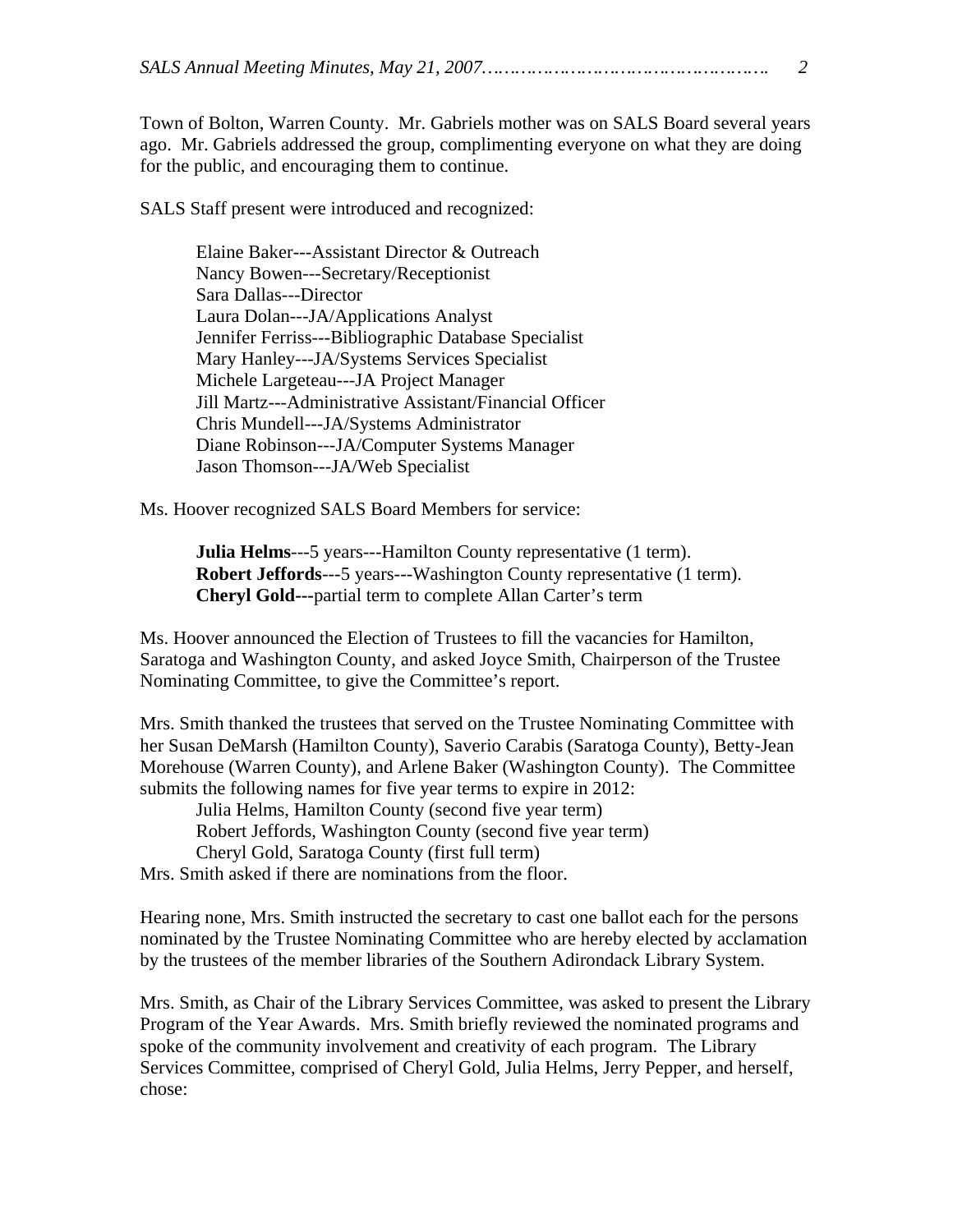- *Irish Voices in Story and Song* from the Easton Library---*"*Irish Voices in Story and Song," a program of the Easton Library, was developed in partnership with the Easton Neighbor to Neighbor Organization, Easton Youth Commission, The Friends of the Easton Library, and representatives from the town government. The three-part program consisted of a storytelling workshop and two concerts. *Irish Voices* achieved the library's goal of increasing the size and diversity of participants in community cultural events. On May 6, County Clare native and storyteller Bairbre McCarthy led local would-be multigenerational storytellers in a workshop that kindled story rich memories and an interest in collecting and recording stories of rural life in Easton. That evening, Bairbre, joined by musicians Frank Orsini and John Cromie performed in Burton Hall in the Irish folk tradition. A second concert was held the following Saturday featuring the McKrells, an internationally recognized group of musicians who blend high lonesome bluegrass with the poignancy of the Irish spirit. The two concerts resulted in a record attendance of 400 people. The partnerships involved in developing *Irish Voices* strengthened the library's role as a trusted facilitator for the development of community and cultural events. The quality of the program, size and diversity of the audience resulted in the Easton Town Board budgeting a significant increase in their financial contribution towards Library programming for 2007. The program was funded, in part, by the Decentralization Program of the NYS Council on the Arts.
- *Vintage Apron Exhibit* from Long Lake Library**---**In August, 2006, The Long Lake Library hosted an exhibition of vintage aprons from the late 19th and 20th centuries, collected on temporary loan from town and seasonal residents. The exhibit was embellished with old cookbooks, collected memories, and reminiscences, kitchen and laundry tools, children's kitchen toys and aprons, and other items including table linens and tea towels. Aprons conjure up a veritable smorgasbord of memories—of loved family members, of comfort food, of kitchens, of tantalizing aromas wafting through the air, family dinners, and of quieter times in our lives when life itself seemed less complicated. Aprons speak to us, if we only take the time to listen and find the wearer's stories tightly woven into the humble fabrics; cotton, linen and the special occasion organdy. Even if the maker or wearer is no longer known to us, we can still marvel at the mystery—Who is this woman? Was she young, middle aged or elderly? Was this her favorite apron? Did she wear this apron while serving tea to guests at a restaurant? What food made the stain? Did she embroider birds because she loved their songs? Who taught her to create the incredible, decorative, stitching? All the little stories embedded within the bigger stories. Vintage aprons are a symbolic gift, tying our collective memories to the rich family histories of our past. The exhibit was developed in partnership with the local quilting group, Northern Needles. Reproduction aprons, sewn by Northern Needles, were auctioned at the exhibit. The proceeds were donated to the library. The program was funded, in part, by the Decentralization Program of the NYS Council on the Arts.